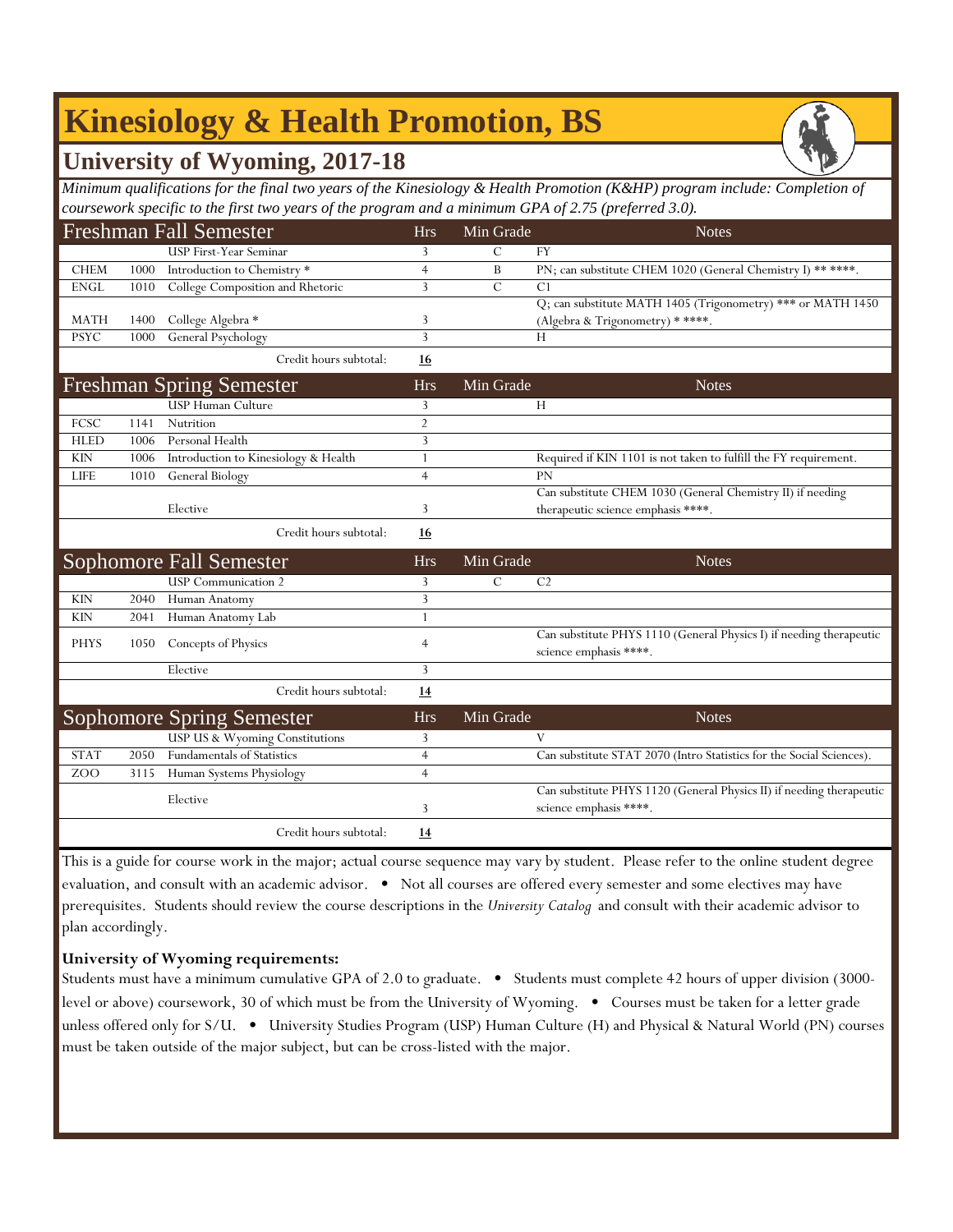|            | <b>Kinesiology &amp; Health Promotion, BS</b> |                                      |            |               |                                                                                  |  |  |  |  |  |
|------------|-----------------------------------------------|--------------------------------------|------------|---------------|----------------------------------------------------------------------------------|--|--|--|--|--|
|            | <b>University of Wyoming, 2017-18</b>         |                                      |            |               |                                                                                  |  |  |  |  |  |
|            |                                               | <b>Junior Fall Semester</b>          | <b>Hrs</b> | Min Grade     | <b>Notes</b>                                                                     |  |  |  |  |  |
| <b>KIN</b> | 3021                                          | Physiology of Exercise               | 3          |               |                                                                                  |  |  |  |  |  |
| <b>KIN</b> | 3022                                          | Physiology of Exercise Laboratory    | 1          |               |                                                                                  |  |  |  |  |  |
|            |                                               | KIN/HLED Req & Elective Courses ^    | 12         |               |                                                                                  |  |  |  |  |  |
|            |                                               | Credit hours subtotal:               | 16         |               |                                                                                  |  |  |  |  |  |
|            |                                               | <b>Junior Spring Semester</b>        | <b>Hrs</b> | Min Grade     | <b>Notes</b>                                                                     |  |  |  |  |  |
| <b>KIN</b> | 3010                                          | Fundamentals/Health & Fitness Assess | 3          |               |                                                                                  |  |  |  |  |  |
|            |                                               | KIN/HLED Req & Elective Courses ^    | 12         |               |                                                                                  |  |  |  |  |  |
|            |                                               | Credit hours subtotal:               | 15         |               |                                                                                  |  |  |  |  |  |
|            |                                               | <b>Senior Fall Semester</b>          | <b>Hrs</b> | Min Grade     | <b>Notes</b>                                                                     |  |  |  |  |  |
|            |                                               | <b>USP</b> Communication 3           | 3          | $\mathcal{C}$ | C <sub>3</sub>                                                                   |  |  |  |  |  |
| <b>KIN</b> | 4015                                          | Internship *****                     | 3          |               | Can add or substitute HLED 4016 (Research Experience in Kin &<br>Health) *****.  |  |  |  |  |  |
|            |                                               | KIN/HLED Req & Elective Courses      | 3          |               |                                                                                  |  |  |  |  |  |
|            |                                               | KIN/HLED Elective Courses            | 6          |               |                                                                                  |  |  |  |  |  |
|            |                                               | Credit hours subtotal:               | 15         |               |                                                                                  |  |  |  |  |  |
|            |                                               | <b>Senior SpringSemester</b>         | <b>Hrs</b> | Min Grade     | <b>Notes</b>                                                                     |  |  |  |  |  |
| <b>KIN</b> | 4015                                          | Internship *****                     | 3          |               | Can add or substitute HLED 4016 (Research Experience in Kin &<br>$Health$ *****. |  |  |  |  |  |
|            |                                               | General or KIN/HLED Elective Courses | 11         |               |                                                                                  |  |  |  |  |  |
|            |                                               | Credit hours subtotal:               | 14         |               |                                                                                  |  |  |  |  |  |
|            |                                               | <b>TOTAL CREDIT HOURS:</b>           | 120        |               |                                                                                  |  |  |  |  |  |

#### **College of Health Sciences Notes:**

Performance expectations for majors in the College of Health Sciences exceed institutional requirements. Please discuss with an academic advisor to understand the difference. • Admission to the clinical portion of Health Sciences majors is competitive and is not guaranteed even with minimum qualifications. Be prepared to meet and exceed expectations. • Background checks are required at some point within all Health Science majors and careers. Students should understand the long-term ramifications of all decisions and actions early on so as not to jeopardize future academic and career goals.

#### **Kinesiology & Health Promotion Program Notes:**

\* Requires MATH ACT ≥ 23, MATH SAT ≥ 600, Math Placement Exam ≥ 3, or > C in MATH 0925. (University standard)

\*\* Requires MATH ACT ≥ 23, MATH SAT ≥ 600, Math Placement Exam ≥ 3, and concurrent enrollment in MATH 1400, 1405, or 1450. (University standard)

\*\*\* Requires MATH ACT ≥ 25, MATH SAT ≥ 600, Math Placement Exam ≥ 4, or > C in MATH 1400. (University standard)

\*\*\*\* These courses are recommended/required for students needing the "therapeutic sciences*"* emphasis (e.g., those pursuing

professional degrees in medicine, PT, OT, optometry, chiropractic care, etc.). • Elective coursework up to 16 credit hours may/should include additional science/math coursework offered outside the Division of Kinesiology and Health according to student needs and course availability. Students will need to meet with their advisor and/or the College of Health Sciences pre-professional advisors to determine which elective science/math coursework may be required/recommended.

The Division of Kinesiology & Health requires 48 hours of upper division credit for graduation with degrees in Kinesiology & Health Promotion and Physical Education Teacher Education.

Kinesiology and Health Promotion Program Notes con't on page 3.